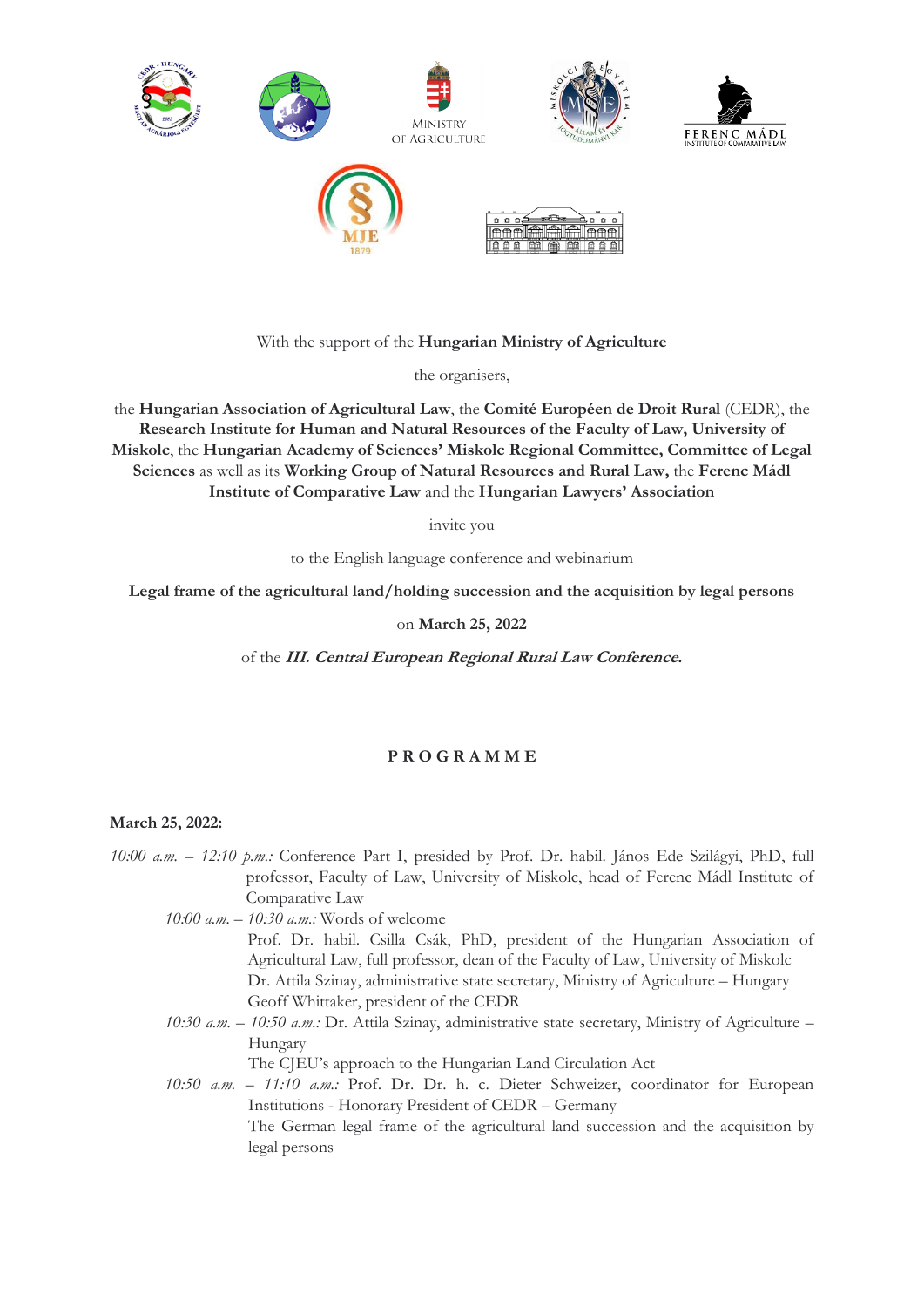

*11:10 a.m. – 11:30 a.m.:* Dr. Filomena Prete, PhD, associate professor, University of Campania – Italy

The Italian legal frame of the agricultural land succession and the acquisition by legal persons

- *11:30 a.m. – 11:50 a.m.:* Hannes Kronaus, general treasurer of CEDR Austria The Austrian legal frame of the agricultural land succession and the acquisition by legal persons
- *11:50 a.m. – 12:10 p.m.:* Jean-Baptiste Millard, French delegate of CEDR France The French legal frame of the agricultural land succession and the acquisition by legal persons
- *12:10 p.m. – 13:10 p.m.:* Break
- *13:10 p.m. – 15:00 p.m.:* Conference Part II, presided by presided by Prof. Dr. habil. János Ede Szilágyi, PhD, full professor, Faculty of Law, University of Miskolc, head of Ferenc Mádl Institute of Comparative Law
	- *13:10 p.m. – 13:30 p.m.:* doc. Judr. Lucia Palsova, PhD, Faculty of European Studies and Regional Development, Slovak University of Agriculture in Nitra – Slovakia The Slovakian legal frame of the agricultural land succession and the acquisition by legal persons
	- *13:30 p.m. – 13:50 p.m.:* Philippe Haymoz, head of the Agricultural Institute of the Fribourg Canton – Switzerland

The Swiss legal frame of the agricultural land succession and the acquisition by legal persons

*13:50 p.m. – 14:10 p.m.:* Dr. Ágoston Korom PhD, assistant professor, Gáspár Károli Reformed University – Hungary

The EU aspects of agricultural land acquisition

*14:10 p.m. – 14:30 p.m.:* Dr. István Olajos PhD, associate professor, University of Miskolc – Hungary

Manifestations of the family farm and its impact on laws of agricultural and forestry land trade

*14:30 p.m. – 14:50 p.m.:* Dr. Péter Hegyes PhD, assistant professor, University of Szeged – Hungary

Legal responses to the challenges facing the young agricultural generation

*14:50 p.m. – 15:00 p.m.:* Conclusion

Link of the webinarium: **meet.google.com/uhq-amdu-qzb**